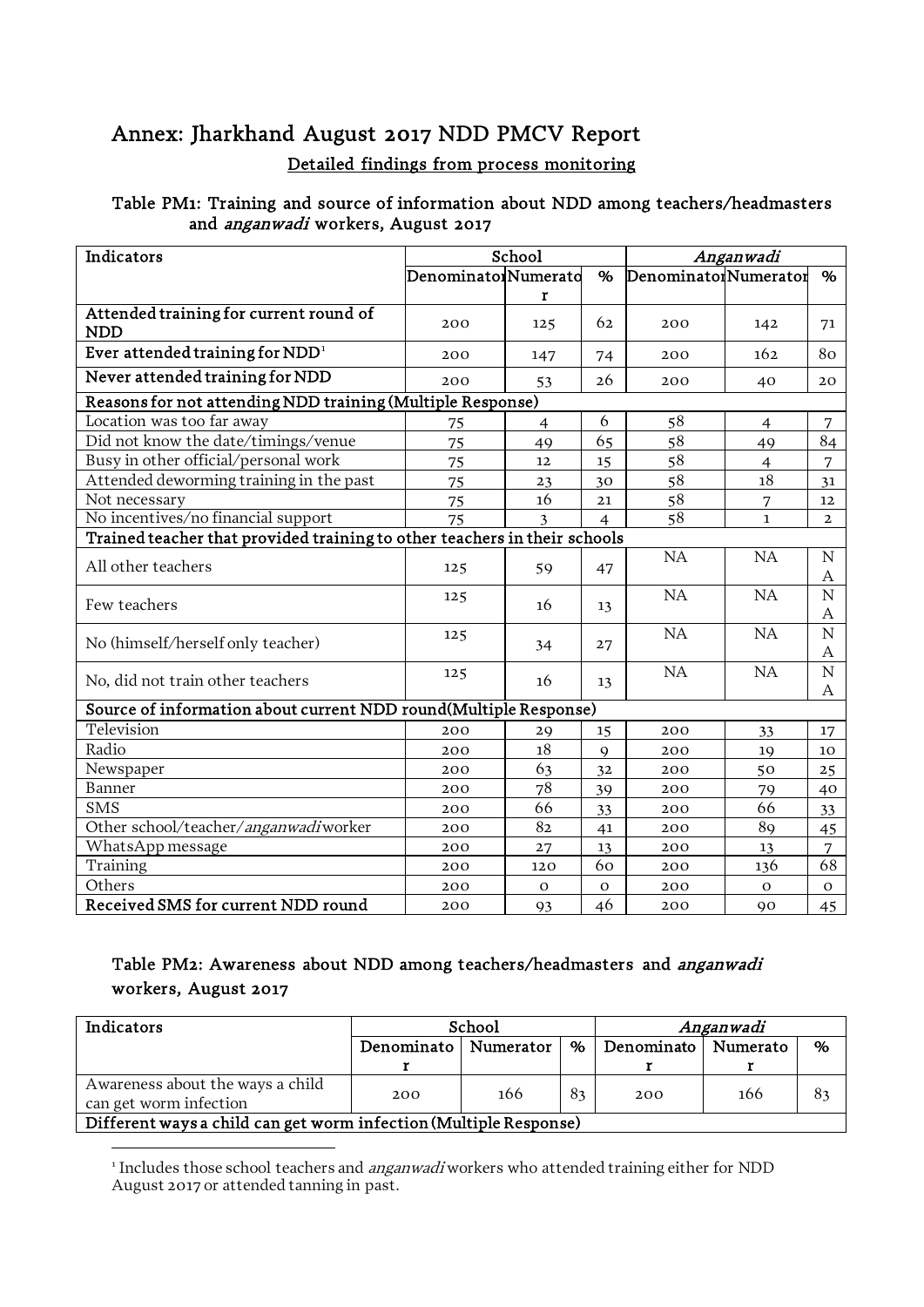| Not using sanitary latrine<br>166<br>166<br>72<br>69<br>119<br>114<br>Having unclean surroundings<br>166<br>166<br>87<br>86<br>145<br>143<br>Consume vegetables and fruits<br>166<br>166<br>69<br>127<br>77<br>114<br>without washing<br>Having uncovered food and drinking<br>166<br>166<br>83<br>79<br>137<br>131<br>dirty water<br>Having long and dirty nails<br>166<br>166<br>67<br>112<br>120<br>72<br>Moving in bare feet<br>166<br>7<br>166<br>116<br>122<br>73<br>$\mathbf{O}$<br>Having food without washing hands<br>166<br>166<br>85<br>82<br>136<br>140<br>Not washing hands after using<br>166<br>85<br>166<br>128<br>141<br>77<br>toilets<br>Awareness about all the possible<br>ways a child can get a worm<br>166<br>71<br>71<br>71<br>100<br>43<br>infection <sup>2</sup><br>Perceives that health education<br>96<br>200<br>190<br>95<br>200<br>192<br>should be provided to children<br>Awareness about correct dose and right way of administration of albendazole tablet<br>NA<br>NA<br>$\mathbf N$<br>1-2 years of children(Crush the<br>half tablet between two spoons<br>A<br>87<br>200<br>173<br>and administer with water)<br>NA<br>NA<br>${\rm N}$<br>2-3 years of children(Crush one<br>full tablet between two spoons,<br>A<br>200<br>109<br>55<br>and administer with water)<br>NA<br>NA<br>3-5 years of children(one full<br>${\rm N}$<br>tablet and child chewed the<br>167<br>84<br>Α<br>200<br>tablet properly)<br>6-19 years of children (one full<br>tablet and child chewed the<br>98<br>200<br>200<br>195<br>197<br>99<br>tablet properly)<br>Awareness about non-administration of albendazole tablet to sick child<br>Will administer albendazole tablet<br>18<br>200<br>$\mathbf Q$<br>200<br>17<br>9<br>to sick child<br>Will not administer albendazole<br>182<br>183<br>200<br>91<br>200<br>91<br>tablet to sick child<br>Awareness about consuming albendazole tablet<br>Chew the tablet<br>200<br>100<br>50<br>200<br>99<br>49<br>Swallow the tablet directly<br>200<br>100<br>50<br>200<br>101<br>51<br>Awareness about consuming<br>9<br>198<br>200<br>200<br>197<br>99<br>albendazole in school/anganwadi<br>9<br>Awareness about the last date<br>(August 22, 2017) for submitting<br>62<br>200<br>50<br>25<br>200<br>31<br>the reporting form<br>Awareness about submission of<br>reporting forms to ANM by<br>65<br>48<br>200<br>200<br>130<br>95<br>August 22, 2017<br>Awareness to retain a copy of the<br>168<br>84<br>85<br>200<br>200<br>170<br>reporting form |  |  |  |  |
|--------------------------------------------------------------------------------------------------------------------------------------------------------------------------------------------------------------------------------------------------------------------------------------------------------------------------------------------------------------------------------------------------------------------------------------------------------------------------------------------------------------------------------------------------------------------------------------------------------------------------------------------------------------------------------------------------------------------------------------------------------------------------------------------------------------------------------------------------------------------------------------------------------------------------------------------------------------------------------------------------------------------------------------------------------------------------------------------------------------------------------------------------------------------------------------------------------------------------------------------------------------------------------------------------------------------------------------------------------------------------------------------------------------------------------------------------------------------------------------------------------------------------------------------------------------------------------------------------------------------------------------------------------------------------------------------------------------------------------------------------------------------------------------------------------------------------------------------------------------------------------------------------------------------------------------------------------------------------------------------------------------------------------------------------------------------------------------------------------------------------------------------------------------------------------------------------------------------------------------------------------------------------------------------------------------------------------------------------------------------------------------------------------------------------------------------------------------------------------------------------------------------------|--|--|--|--|
|                                                                                                                                                                                                                                                                                                                                                                                                                                                                                                                                                                                                                                                                                                                                                                                                                                                                                                                                                                                                                                                                                                                                                                                                                                                                                                                                                                                                                                                                                                                                                                                                                                                                                                                                                                                                                                                                                                                                                                                                                                                                                                                                                                                                                                                                                                                                                                                                                                                                                                                          |  |  |  |  |
|                                                                                                                                                                                                                                                                                                                                                                                                                                                                                                                                                                                                                                                                                                                                                                                                                                                                                                                                                                                                                                                                                                                                                                                                                                                                                                                                                                                                                                                                                                                                                                                                                                                                                                                                                                                                                                                                                                                                                                                                                                                                                                                                                                                                                                                                                                                                                                                                                                                                                                                          |  |  |  |  |
|                                                                                                                                                                                                                                                                                                                                                                                                                                                                                                                                                                                                                                                                                                                                                                                                                                                                                                                                                                                                                                                                                                                                                                                                                                                                                                                                                                                                                                                                                                                                                                                                                                                                                                                                                                                                                                                                                                                                                                                                                                                                                                                                                                                                                                                                                                                                                                                                                                                                                                                          |  |  |  |  |
|                                                                                                                                                                                                                                                                                                                                                                                                                                                                                                                                                                                                                                                                                                                                                                                                                                                                                                                                                                                                                                                                                                                                                                                                                                                                                                                                                                                                                                                                                                                                                                                                                                                                                                                                                                                                                                                                                                                                                                                                                                                                                                                                                                                                                                                                                                                                                                                                                                                                                                                          |  |  |  |  |
|                                                                                                                                                                                                                                                                                                                                                                                                                                                                                                                                                                                                                                                                                                                                                                                                                                                                                                                                                                                                                                                                                                                                                                                                                                                                                                                                                                                                                                                                                                                                                                                                                                                                                                                                                                                                                                                                                                                                                                                                                                                                                                                                                                                                                                                                                                                                                                                                                                                                                                                          |  |  |  |  |
|                                                                                                                                                                                                                                                                                                                                                                                                                                                                                                                                                                                                                                                                                                                                                                                                                                                                                                                                                                                                                                                                                                                                                                                                                                                                                                                                                                                                                                                                                                                                                                                                                                                                                                                                                                                                                                                                                                                                                                                                                                                                                                                                                                                                                                                                                                                                                                                                                                                                                                                          |  |  |  |  |
|                                                                                                                                                                                                                                                                                                                                                                                                                                                                                                                                                                                                                                                                                                                                                                                                                                                                                                                                                                                                                                                                                                                                                                                                                                                                                                                                                                                                                                                                                                                                                                                                                                                                                                                                                                                                                                                                                                                                                                                                                                                                                                                                                                                                                                                                                                                                                                                                                                                                                                                          |  |  |  |  |
|                                                                                                                                                                                                                                                                                                                                                                                                                                                                                                                                                                                                                                                                                                                                                                                                                                                                                                                                                                                                                                                                                                                                                                                                                                                                                                                                                                                                                                                                                                                                                                                                                                                                                                                                                                                                                                                                                                                                                                                                                                                                                                                                                                                                                                                                                                                                                                                                                                                                                                                          |  |  |  |  |
|                                                                                                                                                                                                                                                                                                                                                                                                                                                                                                                                                                                                                                                                                                                                                                                                                                                                                                                                                                                                                                                                                                                                                                                                                                                                                                                                                                                                                                                                                                                                                                                                                                                                                                                                                                                                                                                                                                                                                                                                                                                                                                                                                                                                                                                                                                                                                                                                                                                                                                                          |  |  |  |  |
|                                                                                                                                                                                                                                                                                                                                                                                                                                                                                                                                                                                                                                                                                                                                                                                                                                                                                                                                                                                                                                                                                                                                                                                                                                                                                                                                                                                                                                                                                                                                                                                                                                                                                                                                                                                                                                                                                                                                                                                                                                                                                                                                                                                                                                                                                                                                                                                                                                                                                                                          |  |  |  |  |
|                                                                                                                                                                                                                                                                                                                                                                                                                                                                                                                                                                                                                                                                                                                                                                                                                                                                                                                                                                                                                                                                                                                                                                                                                                                                                                                                                                                                                                                                                                                                                                                                                                                                                                                                                                                                                                                                                                                                                                                                                                                                                                                                                                                                                                                                                                                                                                                                                                                                                                                          |  |  |  |  |
|                                                                                                                                                                                                                                                                                                                                                                                                                                                                                                                                                                                                                                                                                                                                                                                                                                                                                                                                                                                                                                                                                                                                                                                                                                                                                                                                                                                                                                                                                                                                                                                                                                                                                                                                                                                                                                                                                                                                                                                                                                                                                                                                                                                                                                                                                                                                                                                                                                                                                                                          |  |  |  |  |
|                                                                                                                                                                                                                                                                                                                                                                                                                                                                                                                                                                                                                                                                                                                                                                                                                                                                                                                                                                                                                                                                                                                                                                                                                                                                                                                                                                                                                                                                                                                                                                                                                                                                                                                                                                                                                                                                                                                                                                                                                                                                                                                                                                                                                                                                                                                                                                                                                                                                                                                          |  |  |  |  |
|                                                                                                                                                                                                                                                                                                                                                                                                                                                                                                                                                                                                                                                                                                                                                                                                                                                                                                                                                                                                                                                                                                                                                                                                                                                                                                                                                                                                                                                                                                                                                                                                                                                                                                                                                                                                                                                                                                                                                                                                                                                                                                                                                                                                                                                                                                                                                                                                                                                                                                                          |  |  |  |  |
|                                                                                                                                                                                                                                                                                                                                                                                                                                                                                                                                                                                                                                                                                                                                                                                                                                                                                                                                                                                                                                                                                                                                                                                                                                                                                                                                                                                                                                                                                                                                                                                                                                                                                                                                                                                                                                                                                                                                                                                                                                                                                                                                                                                                                                                                                                                                                                                                                                                                                                                          |  |  |  |  |
|                                                                                                                                                                                                                                                                                                                                                                                                                                                                                                                                                                                                                                                                                                                                                                                                                                                                                                                                                                                                                                                                                                                                                                                                                                                                                                                                                                                                                                                                                                                                                                                                                                                                                                                                                                                                                                                                                                                                                                                                                                                                                                                                                                                                                                                                                                                                                                                                                                                                                                                          |  |  |  |  |
|                                                                                                                                                                                                                                                                                                                                                                                                                                                                                                                                                                                                                                                                                                                                                                                                                                                                                                                                                                                                                                                                                                                                                                                                                                                                                                                                                                                                                                                                                                                                                                                                                                                                                                                                                                                                                                                                                                                                                                                                                                                                                                                                                                                                                                                                                                                                                                                                                                                                                                                          |  |  |  |  |
|                                                                                                                                                                                                                                                                                                                                                                                                                                                                                                                                                                                                                                                                                                                                                                                                                                                                                                                                                                                                                                                                                                                                                                                                                                                                                                                                                                                                                                                                                                                                                                                                                                                                                                                                                                                                                                                                                                                                                                                                                                                                                                                                                                                                                                                                                                                                                                                                                                                                                                                          |  |  |  |  |
|                                                                                                                                                                                                                                                                                                                                                                                                                                                                                                                                                                                                                                                                                                                                                                                                                                                                                                                                                                                                                                                                                                                                                                                                                                                                                                                                                                                                                                                                                                                                                                                                                                                                                                                                                                                                                                                                                                                                                                                                                                                                                                                                                                                                                                                                                                                                                                                                                                                                                                                          |  |  |  |  |
|                                                                                                                                                                                                                                                                                                                                                                                                                                                                                                                                                                                                                                                                                                                                                                                                                                                                                                                                                                                                                                                                                                                                                                                                                                                                                                                                                                                                                                                                                                                                                                                                                                                                                                                                                                                                                                                                                                                                                                                                                                                                                                                                                                                                                                                                                                                                                                                                                                                                                                                          |  |  |  |  |
|                                                                                                                                                                                                                                                                                                                                                                                                                                                                                                                                                                                                                                                                                                                                                                                                                                                                                                                                                                                                                                                                                                                                                                                                                                                                                                                                                                                                                                                                                                                                                                                                                                                                                                                                                                                                                                                                                                                                                                                                                                                                                                                                                                                                                                                                                                                                                                                                                                                                                                                          |  |  |  |  |
|                                                                                                                                                                                                                                                                                                                                                                                                                                                                                                                                                                                                                                                                                                                                                                                                                                                                                                                                                                                                                                                                                                                                                                                                                                                                                                                                                                                                                                                                                                                                                                                                                                                                                                                                                                                                                                                                                                                                                                                                                                                                                                                                                                                                                                                                                                                                                                                                                                                                                                                          |  |  |  |  |
|                                                                                                                                                                                                                                                                                                                                                                                                                                                                                                                                                                                                                                                                                                                                                                                                                                                                                                                                                                                                                                                                                                                                                                                                                                                                                                                                                                                                                                                                                                                                                                                                                                                                                                                                                                                                                                                                                                                                                                                                                                                                                                                                                                                                                                                                                                                                                                                                                                                                                                                          |  |  |  |  |
|                                                                                                                                                                                                                                                                                                                                                                                                                                                                                                                                                                                                                                                                                                                                                                                                                                                                                                                                                                                                                                                                                                                                                                                                                                                                                                                                                                                                                                                                                                                                                                                                                                                                                                                                                                                                                                                                                                                                                                                                                                                                                                                                                                                                                                                                                                                                                                                                                                                                                                                          |  |  |  |  |
|                                                                                                                                                                                                                                                                                                                                                                                                                                                                                                                                                                                                                                                                                                                                                                                                                                                                                                                                                                                                                                                                                                                                                                                                                                                                                                                                                                                                                                                                                                                                                                                                                                                                                                                                                                                                                                                                                                                                                                                                                                                                                                                                                                                                                                                                                                                                                                                                                                                                                                                          |  |  |  |  |
|                                                                                                                                                                                                                                                                                                                                                                                                                                                                                                                                                                                                                                                                                                                                                                                                                                                                                                                                                                                                                                                                                                                                                                                                                                                                                                                                                                                                                                                                                                                                                                                                                                                                                                                                                                                                                                                                                                                                                                                                                                                                                                                                                                                                                                                                                                                                                                                                                                                                                                                          |  |  |  |  |
|                                                                                                                                                                                                                                                                                                                                                                                                                                                                                                                                                                                                                                                                                                                                                                                                                                                                                                                                                                                                                                                                                                                                                                                                                                                                                                                                                                                                                                                                                                                                                                                                                                                                                                                                                                                                                                                                                                                                                                                                                                                                                                                                                                                                                                                                                                                                                                                                                                                                                                                          |  |  |  |  |
|                                                                                                                                                                                                                                                                                                                                                                                                                                                                                                                                                                                                                                                                                                                                                                                                                                                                                                                                                                                                                                                                                                                                                                                                                                                                                                                                                                                                                                                                                                                                                                                                                                                                                                                                                                                                                                                                                                                                                                                                                                                                                                                                                                                                                                                                                                                                                                                                                                                                                                                          |  |  |  |  |
|                                                                                                                                                                                                                                                                                                                                                                                                                                                                                                                                                                                                                                                                                                                                                                                                                                                                                                                                                                                                                                                                                                                                                                                                                                                                                                                                                                                                                                                                                                                                                                                                                                                                                                                                                                                                                                                                                                                                                                                                                                                                                                                                                                                                                                                                                                                                                                                                                                                                                                                          |  |  |  |  |
|                                                                                                                                                                                                                                                                                                                                                                                                                                                                                                                                                                                                                                                                                                                                                                                                                                                                                                                                                                                                                                                                                                                                                                                                                                                                                                                                                                                                                                                                                                                                                                                                                                                                                                                                                                                                                                                                                                                                                                                                                                                                                                                                                                                                                                                                                                                                                                                                                                                                                                                          |  |  |  |  |
|                                                                                                                                                                                                                                                                                                                                                                                                                                                                                                                                                                                                                                                                                                                                                                                                                                                                                                                                                                                                                                                                                                                                                                                                                                                                                                                                                                                                                                                                                                                                                                                                                                                                                                                                                                                                                                                                                                                                                                                                                                                                                                                                                                                                                                                                                                                                                                                                                                                                                                                          |  |  |  |  |
|                                                                                                                                                                                                                                                                                                                                                                                                                                                                                                                                                                                                                                                                                                                                                                                                                                                                                                                                                                                                                                                                                                                                                                                                                                                                                                                                                                                                                                                                                                                                                                                                                                                                                                                                                                                                                                                                                                                                                                                                                                                                                                                                                                                                                                                                                                                                                                                                                                                                                                                          |  |  |  |  |
|                                                                                                                                                                                                                                                                                                                                                                                                                                                                                                                                                                                                                                                                                                                                                                                                                                                                                                                                                                                                                                                                                                                                                                                                                                                                                                                                                                                                                                                                                                                                                                                                                                                                                                                                                                                                                                                                                                                                                                                                                                                                                                                                                                                                                                                                                                                                                                                                                                                                                                                          |  |  |  |  |
|                                                                                                                                                                                                                                                                                                                                                                                                                                                                                                                                                                                                                                                                                                                                                                                                                                                                                                                                                                                                                                                                                                                                                                                                                                                                                                                                                                                                                                                                                                                                                                                                                                                                                                                                                                                                                                                                                                                                                                                                                                                                                                                                                                                                                                                                                                                                                                                                                                                                                                                          |  |  |  |  |
|                                                                                                                                                                                                                                                                                                                                                                                                                                                                                                                                                                                                                                                                                                                                                                                                                                                                                                                                                                                                                                                                                                                                                                                                                                                                                                                                                                                                                                                                                                                                                                                                                                                                                                                                                                                                                                                                                                                                                                                                                                                                                                                                                                                                                                                                                                                                                                                                                                                                                                                          |  |  |  |  |
|                                                                                                                                                                                                                                                                                                                                                                                                                                                                                                                                                                                                                                                                                                                                                                                                                                                                                                                                                                                                                                                                                                                                                                                                                                                                                                                                                                                                                                                                                                                                                                                                                                                                                                                                                                                                                                                                                                                                                                                                                                                                                                                                                                                                                                                                                                                                                                                                                                                                                                                          |  |  |  |  |
|                                                                                                                                                                                                                                                                                                                                                                                                                                                                                                                                                                                                                                                                                                                                                                                                                                                                                                                                                                                                                                                                                                                                                                                                                                                                                                                                                                                                                                                                                                                                                                                                                                                                                                                                                                                                                                                                                                                                                                                                                                                                                                                                                                                                                                                                                                                                                                                                                                                                                                                          |  |  |  |  |
|                                                                                                                                                                                                                                                                                                                                                                                                                                                                                                                                                                                                                                                                                                                                                                                                                                                                                                                                                                                                                                                                                                                                                                                                                                                                                                                                                                                                                                                                                                                                                                                                                                                                                                                                                                                                                                                                                                                                                                                                                                                                                                                                                                                                                                                                                                                                                                                                                                                                                                                          |  |  |  |  |
|                                                                                                                                                                                                                                                                                                                                                                                                                                                                                                                                                                                                                                                                                                                                                                                                                                                                                                                                                                                                                                                                                                                                                                                                                                                                                                                                                                                                                                                                                                                                                                                                                                                                                                                                                                                                                                                                                                                                                                                                                                                                                                                                                                                                                                                                                                                                                                                                                                                                                                                          |  |  |  |  |
|                                                                                                                                                                                                                                                                                                                                                                                                                                                                                                                                                                                                                                                                                                                                                                                                                                                                                                                                                                                                                                                                                                                                                                                                                                                                                                                                                                                                                                                                                                                                                                                                                                                                                                                                                                                                                                                                                                                                                                                                                                                                                                                                                                                                                                                                                                                                                                                                                                                                                                                          |  |  |  |  |
|                                                                                                                                                                                                                                                                                                                                                                                                                                                                                                                                                                                                                                                                                                                                                                                                                                                                                                                                                                                                                                                                                                                                                                                                                                                                                                                                                                                                                                                                                                                                                                                                                                                                                                                                                                                                                                                                                                                                                                                                                                                                                                                                                                                                                                                                                                                                                                                                                                                                                                                          |  |  |  |  |
|                                                                                                                                                                                                                                                                                                                                                                                                                                                                                                                                                                                                                                                                                                                                                                                                                                                                                                                                                                                                                                                                                                                                                                                                                                                                                                                                                                                                                                                                                                                                                                                                                                                                                                                                                                                                                                                                                                                                                                                                                                                                                                                                                                                                                                                                                                                                                                                                                                                                                                                          |  |  |  |  |
|                                                                                                                                                                                                                                                                                                                                                                                                                                                                                                                                                                                                                                                                                                                                                                                                                                                                                                                                                                                                                                                                                                                                                                                                                                                                                                                                                                                                                                                                                                                                                                                                                                                                                                                                                                                                                                                                                                                                                                                                                                                                                                                                                                                                                                                                                                                                                                                                                                                                                                                          |  |  |  |  |
|                                                                                                                                                                                                                                                                                                                                                                                                                                                                                                                                                                                                                                                                                                                                                                                                                                                                                                                                                                                                                                                                                                                                                                                                                                                                                                                                                                                                                                                                                                                                                                                                                                                                                                                                                                                                                                                                                                                                                                                                                                                                                                                                                                                                                                                                                                                                                                                                                                                                                                                          |  |  |  |  |
|                                                                                                                                                                                                                                                                                                                                                                                                                                                                                                                                                                                                                                                                                                                                                                                                                                                                                                                                                                                                                                                                                                                                                                                                                                                                                                                                                                                                                                                                                                                                                                                                                                                                                                                                                                                                                                                                                                                                                                                                                                                                                                                                                                                                                                                                                                                                                                                                                                                                                                                          |  |  |  |  |
|                                                                                                                                                                                                                                                                                                                                                                                                                                                                                                                                                                                                                                                                                                                                                                                                                                                                                                                                                                                                                                                                                                                                                                                                                                                                                                                                                                                                                                                                                                                                                                                                                                                                                                                                                                                                                                                                                                                                                                                                                                                                                                                                                                                                                                                                                                                                                                                                                                                                                                                          |  |  |  |  |
|                                                                                                                                                                                                                                                                                                                                                                                                                                                                                                                                                                                                                                                                                                                                                                                                                                                                                                                                                                                                                                                                                                                                                                                                                                                                                                                                                                                                                                                                                                                                                                                                                                                                                                                                                                                                                                                                                                                                                                                                                                                                                                                                                                                                                                                                                                                                                                                                                                                                                                                          |  |  |  |  |
|                                                                                                                                                                                                                                                                                                                                                                                                                                                                                                                                                                                                                                                                                                                                                                                                                                                                                                                                                                                                                                                                                                                                                                                                                                                                                                                                                                                                                                                                                                                                                                                                                                                                                                                                                                                                                                                                                                                                                                                                                                                                                                                                                                                                                                                                                                                                                                                                                                                                                                                          |  |  |  |  |
|                                                                                                                                                                                                                                                                                                                                                                                                                                                                                                                                                                                                                                                                                                                                                                                                                                                                                                                                                                                                                                                                                                                                                                                                                                                                                                                                                                                                                                                                                                                                                                                                                                                                                                                                                                                                                                                                                                                                                                                                                                                                                                                                                                                                                                                                                                                                                                                                                                                                                                                          |  |  |  |  |

<span id="page-1-0"></span><sup>2</sup> Includes those who were aware that a child can get worm infection if she/he does not use sanitary latrine, have unclean surroundings, consume vegetable and fruits without washing, have uncovered food and drinking dirty water, have long and dirty nails, moves in bare fee, have food without washing hands and not washing hands after using toilets.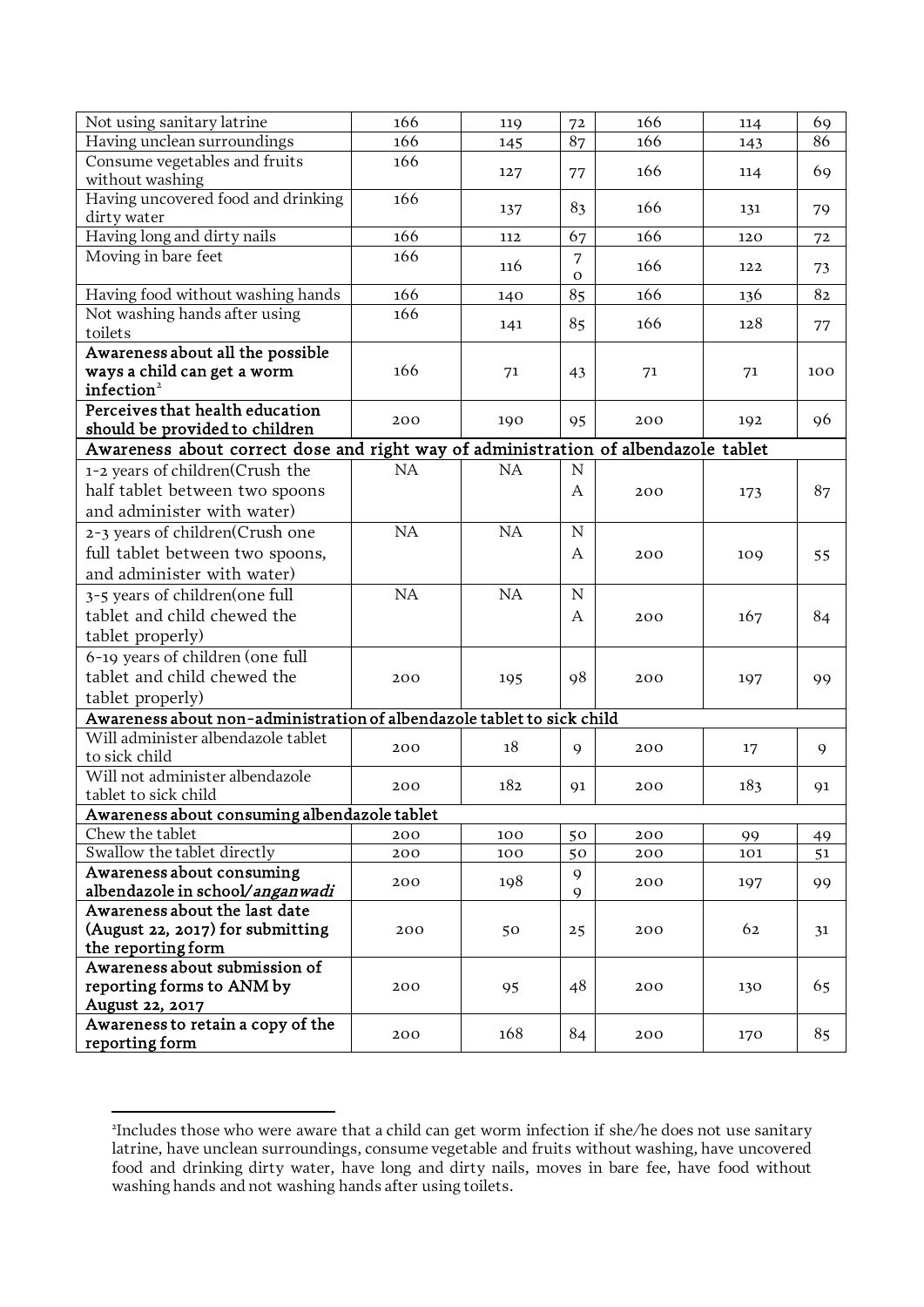| Indicators                                          |                    | School    |                | Anganwadi          |                |                |  |
|-----------------------------------------------------|--------------------|-----------|----------------|--------------------|----------------|----------------|--|
|                                                     | Denominat Numerato |           | %              | Denominat Numerato |                | $\%$           |  |
|                                                     | or                 | r         |                | or                 | r              |                |  |
| Albendazole tablet administered on the day of visit |                    |           |                |                    |                |                |  |
| Yes, ongoing                                        | 200                | 138       | 69             | 200                | 129            | 65             |  |
| Yes, already done                                   | 200                | 17        | 8              | 200                | 20             | 10             |  |
| Yes, after sometime                                 | 200                | 7         | $\overline{4}$ | 200                | $\overline{4}$ | $\overline{2}$ |  |
| No, will not administer today                       | 200                | 38        | 19             | 200                | 47             | 23             |  |
| Schools/anganwadisconducted                         | 200                | 170       | 85             | 200                | 162            | 81             |  |
| deworming on either of the day <sup>3</sup>         |                    |           |                |                    |                |                |  |
| Schools/anganwadisconducted                         | 100                | 86        | 86             |                    | 82             | 82             |  |
| deworming on NDD <sup>4</sup>                       |                    |           |                | 100                |                |                |  |
| Schools/anganwadisconducted                         |                    |           |                |                    |                |                |  |
| deworming on Mop-Up Day <sup>5</sup>                | 100                | 76        | 76             | 100                | 71             | 71             |  |
| Reasons for not conducting deworming                |                    |           |                |                    |                |                |  |
| No information                                      | 30                 | 14        | 46             | 38                 | 11             | 29             |  |
| Albendazole tablet not received                     | 30                 | 16        | 54             | 38                 | 27             | 71             |  |
| Attendance on $\mathrm{NDD}^6$                      | 23355              | 17570     | 75             | NA                 | NA             | <b>NA</b>      |  |
| Attendance on Mop-Up Day <sup>7</sup>               | 18282              | 12719     | 70             | NA                 | NA             | <b>NA</b>      |  |
| Anganwadishaving list of                            | <b>NA</b>          | <b>NA</b> |                |                    |                |                |  |
| unregistered/out-of-school children                 |                    |           | NA             | 200                | 72             | 36             |  |
| Out-of-school children (Age 6-19                    | NA                 | NA        | <b>NA</b>      |                    | 128            |                |  |
| years) administered Albendazole tablet              |                    |           |                | 200                |                | 64             |  |
| Unregistered children (Age 1-5 years)               | NA                 | NA        | <b>NA</b>      | 200                |                | 76             |  |
| administered Albendazole tablet                     |                    |           |                |                    | 151            |                |  |
| Sufficient quantity of albendazole                  |                    |           |                |                    |                |                |  |
| tablets $8$                                         | 172                | 153       | 89             | 165                | 147            | 89             |  |

## Table PM3: Deworming activity, drug availability, and list of unregistered and outof-school children, August 2017

## Table PM4: Integrated distribution of albendazole tablets and IEC materials, August 2017

| Indicators                                            | <b>Schools</b> |                     |    |            | Anganwadi |    |
|-------------------------------------------------------|----------------|---------------------|----|------------|-----------|----|
|                                                       |                | Denominat Numerator | %  | Denominato | Numerator | %  |
|                                                       | or             |                     |    |            |           |    |
| Items received by school teacher and anganwadi worker |                |                     |    |            |           |    |
| Albendazole tablet                                    | 200            | 172                 | 86 | 200        | 165       | 83 |
| Poster/banner                                         | 200            | 117                 | 59 | 200        | 128       | 64 |
| Handouts/reporting form                               | 200            | 116                 | 58 | 200        | 114       | 57 |
| Received all materials                                | 200            | 90                  | 45 | 200        | 86        | 43 |
| Items verified during Independent Monitoring          |                |                     |    |            |           |    |
| Albendazole tablet                                    | 172            | 170                 | 99 | 165        | 159       | 96 |
| Poster/banner                                         | 117            | 113                 | 97 | 128        | 123       | 96 |
| Handouts/reporting form                               | 116            | 101                 | 87 | 114        | 106       | 93 |
| Received all materials                                | 90             | 74                  | 83 | 86         | 77        | 90 |

<span id="page-2-1"></span><span id="page-2-0"></span><sup>&</sup>lt;sup>3</sup>Schools/*anganwadis* administered albendazole tablet to children either on NDD or Mop-Up Day 4Based on the samples visited on NDD.

<sup>5</sup> Based on the samples visited on Mop-Up Day only.

<span id="page-2-4"></span><span id="page-2-3"></span><span id="page-2-2"></span><sup>&</sup>lt;sup>6</sup>Based on those schools conducted deworming on NDD

<sup>7</sup> Based on those schools conducted deworming on Mop-Up-Day

<span id="page-2-5"></span><sup>&</sup>lt;sup>8</sup> This indicator is based on the sample that received albendazole tablet.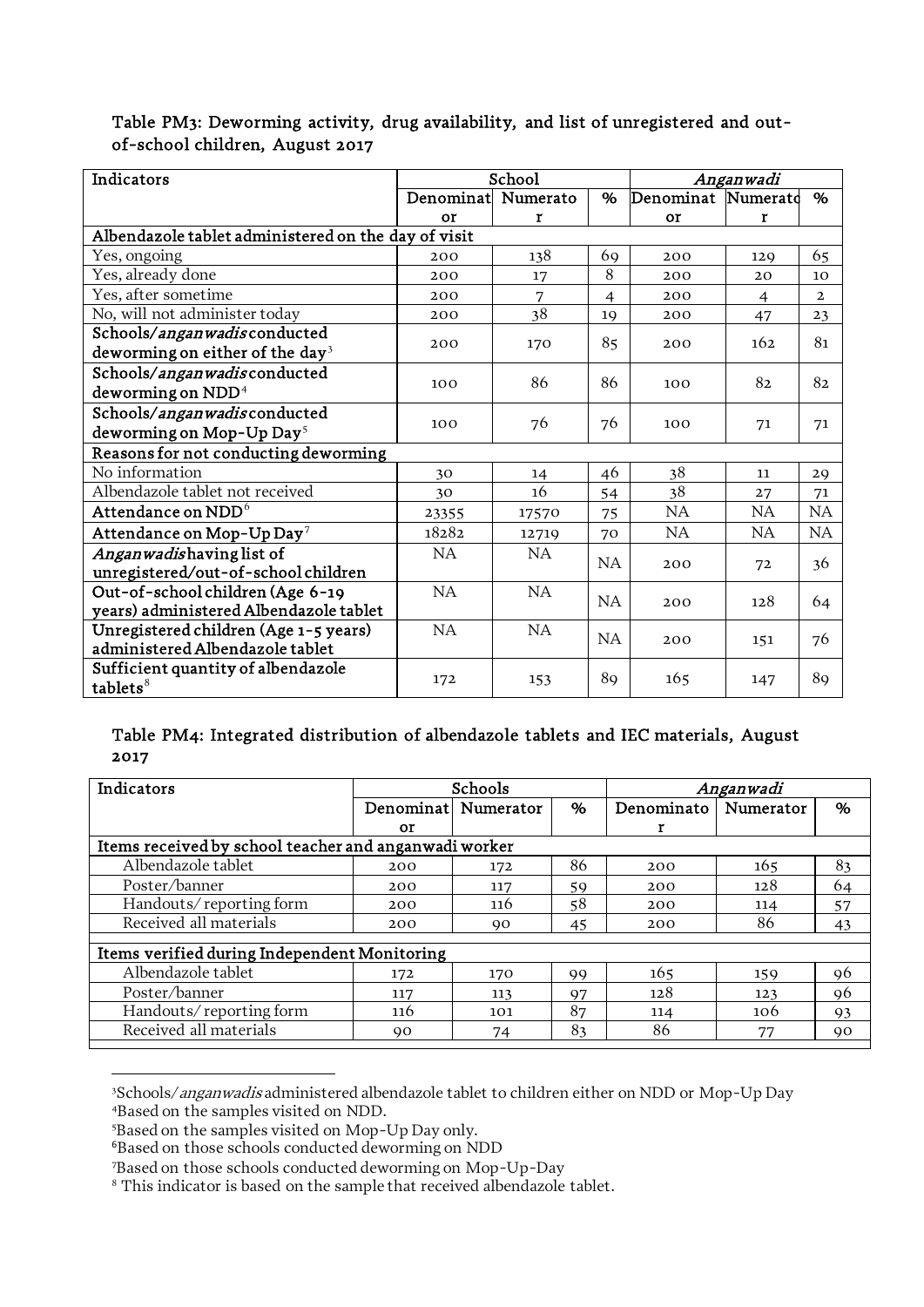| No of school teachers/anganwadi worker attended training and received items during training |     |     |    |     |     |    |  |  |
|---------------------------------------------------------------------------------------------|-----|-----|----|-----|-----|----|--|--|
| Albendazole tablet                                                                          | 172 | 108 | 64 | 165 | 113 | 68 |  |  |
| Poster/banner                                                                               | 117 | 83  | 73 | 128 | 98  | 77 |  |  |
| Handouts/reporting form                                                                     | 116 | 80  | 80 | 114 | 88  | 77 |  |  |
| Received all materials                                                                      | 90  | 60  | 67 | 86  | 65  | 76 |  |  |
|                                                                                             |     |     |    |     |     |    |  |  |
| Integrated Distribution of                                                                  | 200 | 60  | 30 | 200 | 65  | 33 |  |  |
| albendazole tablet, IEC and                                                                 |     |     |    |     |     |    |  |  |
| training materials <sup>9</sup>                                                             |     |     |    |     |     |    |  |  |

#### Table PM5: Implementation of deworming activity and observation of monitors, August 2017

| Indicators                                       | Schools    |              |          | Anganwadi  |          |              |  |
|--------------------------------------------------|------------|--------------|----------|------------|----------|--------------|--|
|                                                  | Denominato | Numerato     | %        | Denominato | Numerato | $\%$         |  |
|                                                  | r          | r            |          | r          | r        |              |  |
| Deworming activity was taking<br>place           | 138        | 135          | 98       | 129        | 124      | 96           |  |
| Albendazole tablets were administered by         |            |              |          |            |          |              |  |
| Teacher/headmaster                               | 200        | 195          | 98       | 200        | $\Omega$ | $\mathbf{o}$ |  |
| Anganwadiworker                                  | 200        | $\Omega$     | $\Omega$ | 200        | 180      | 90           |  |
| Sahiya                                           | 200        | 1            | 1        | 200        | 17       | 9            |  |
| ANM                                              | 200        | $\mathbf{2}$ | 1.       | 200        | 3        | $\mathbf{2}$ |  |
| Student                                          | 200        | 1            | 1        | <b>NA</b>  | NA       | NA           |  |
| Followed any recording protoc<br>0 <sup>10</sup> | 155        | 120          | 77       | 149        | 108      | 72           |  |
| Protocol followed                                |            |              |          |            |          |              |  |
| Putting single/double tick                       | 120        | 87           | 73       | 108        | 70       | 65           |  |
| Put different symbols                            | 120        | 7            | 6        | 108        | 8        | 7            |  |
| Prepare the separate list for<br>dewormed        | 120        | 26           | 21       | 108        | 30       | 28           |  |
| Visibility of poster/banner<br>during visits     | 117        | 99           | 84       | 128        | 91       | 71           |  |

#### Table PM6: Awareness about Adverse events and Its Management, August 2017

| Indicators                                                  |            | Schools  | Anganwadi |             |          |    |
|-------------------------------------------------------------|------------|----------|-----------|-------------|----------|----|
|                                                             | Denominato | Numerato | %         | Denominator | Numerato | %  |
|                                                             |            |          |           |             |          |    |
| Opinion of occurrence of an                                 |            |          |           |             |          |    |
| adverse event after                                         | 200        |          | 20        | 200         |          |    |
| administering albendazole                                   |            | 40       |           |             | 49       | 25 |
| tablet                                                      |            |          |           |             |          |    |
| Awareness about possible adverse events (Multiple Response) |            |          |           |             |          |    |
| Mild abdominal pain                                         | 40         | 28       | 70        | 49          | 29       | 59 |
| Nausea                                                      | 40         | 22       | 56        | 49          | 31       | 63 |
| Vomiting                                                    | 40         | 29       | 72        | 49          | 39       | 80 |
| Diarrhea                                                    | 40         | 12       | 30        | 49          | 17       | 35 |
| Fatigue                                                     | 40         | 12       | 30        | 49          | 14       | 29 |

<span id="page-3-1"></span><span id="page-3-0"></span><sup>9</sup> Integrated distribution of NDD kits includes albendazole, banner/poster and handout/reporting forms and provided to schools and AWC during the trainings.

<span id="page-3-2"></span><sup>&</sup>lt;sup>10</sup>Any recording protocol implies putting single tick ( $\checkmark$ ), double tick ( $\checkmark\checkmark$ ), any other symbol or preparing separate list for all those children administered albendazole tablets on NDD or Mop-Up Day.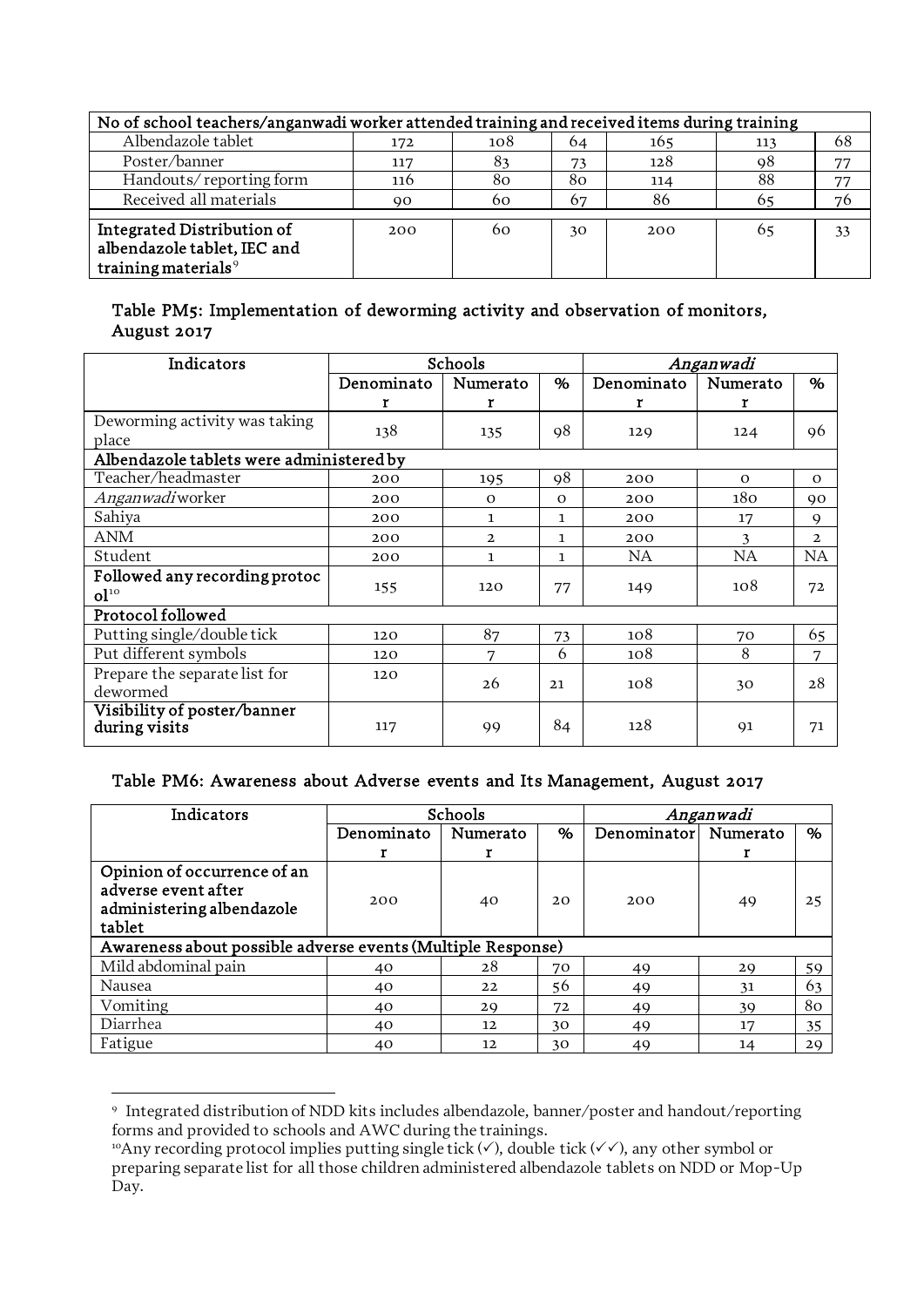| All possible adverse event <sup>11</sup>                      | 40  | 5   | 14 | 49  | 11  | 22 |
|---------------------------------------------------------------|-----|-----|----|-----|-----|----|
| Awareness about mild adverse event management                 |     |     |    |     |     |    |
| Make the child lie down in<br>open and shade/shaded place     | 200 | 153 | 77 | 200 | 143 | 72 |
| Give ORS/water                                                | 200 | 83  | 42 | 200 | 99  | 50 |
| Observe the child at least for 2<br>hours in the school       | 200 | 98  | 49 | 200 | 88  | 44 |
| Don't know/don't remember                                     | 200 | 24  | 12 | 200 | 32  | 16 |
| Awareness about severe adverse event management               |     |     |    |     |     |    |
| Call PHC or emergency<br>number                               | 200 | 141 | 71 | 200 | 139 | 70 |
| Take the child to the hospital<br>/call doctor to school      | 200 | 144 | 72 | 200 | 146 | 73 |
| Don't know/don't remember                                     | 200 | 19  | 10 | 200 | 16  | 8  |
| Available contact numbers of<br>the nearest ANM or MO-<br>PHC | 200 | 108 | 54 | 200 | 148 | 74 |
| Asha present in Anganwadi<br>center                           | NA  | NA  | NA | 200 | 101 | 51 |

## Table PM7: Selected Indicators of Process Monitoring in Private Schools, August 2017

| Indicators $12$                                                              | Denominat    | Numerato      | %   |
|------------------------------------------------------------------------------|--------------|---------------|-----|
|                                                                              | <b>Or</b>    | r             |     |
| Attended training for current round of NDD                                   | 45           | 27            | 61  |
| Received albendazole tablets                                                 | 45           | 31            | 69  |
| Sufficient quantity of albendazole tablets                                   | 31           | 28            | 91  |
| Received poster/banner                                                       | 45           | 25            | 56  |
| Received handouts/reporting form                                             | 45           | 28            | 63  |
| Received SMS for current NDD round                                           | 45           | 19            | 43  |
| Albendazole administered to children                                         | 45           | 31            | 68  |
| Reasons for not conducting deworming                                         |              |               |     |
| No information                                                               | 14           | 5             | 37  |
| Albendazole tablets not received                                             | 14           | $\mathbf Q$   | 63  |
| Already dewormed all children on deworming day <sup>13</sup>                 | $\mathbf{2}$ | $\mathcal{D}$ | 100 |
| Others <sup>14</sup>                                                         | 13           | 6             | 48  |
| Albendazole tablet administered to children by                               | 45           | 45            | 100 |
| teacher/headmaster <sup>15</sup>                                             |              |               |     |
| Perceive that health education should be provided to children                | 45           | 39            | 87  |
| Awareness about correct dose and right way of albendazole<br>administration  | 45           | 45            | 100 |
| Awareness about non-administration of albendazole tablet to<br>sick child    | 45           | 39            | 88  |
| Opinion of occurrence of an adverse event after taking<br>albendazole tablet | 45           | 11            | 25  |

<sup>11</sup>Includes those who are aware that a mild abdominal pain and nausea and vomiting and diarrhea and fatigue can be reported by a child after taking albendazole tablet.

<span id="page-4-0"></span><sup>&</sup>lt;sup>12</sup>These indicators are based on small samples; therefore, precautions should be taken while interpreting the results as these are not representative of all private schools in the state

<span id="page-4-1"></span><sup>&</sup>lt;sup>13</sup>Based on the samples that did not conduct deworming on Mop-Up Day.

<span id="page-4-2"></span><sup>&</sup>lt;sup>14</sup>School administer the albendazole tablet to children a day before holiday, children/student absent, postponed due to festival

<span id="page-4-3"></span><sup>&</sup>lt;sup>15</sup>This indicator is based on samples where deworming was ongoing.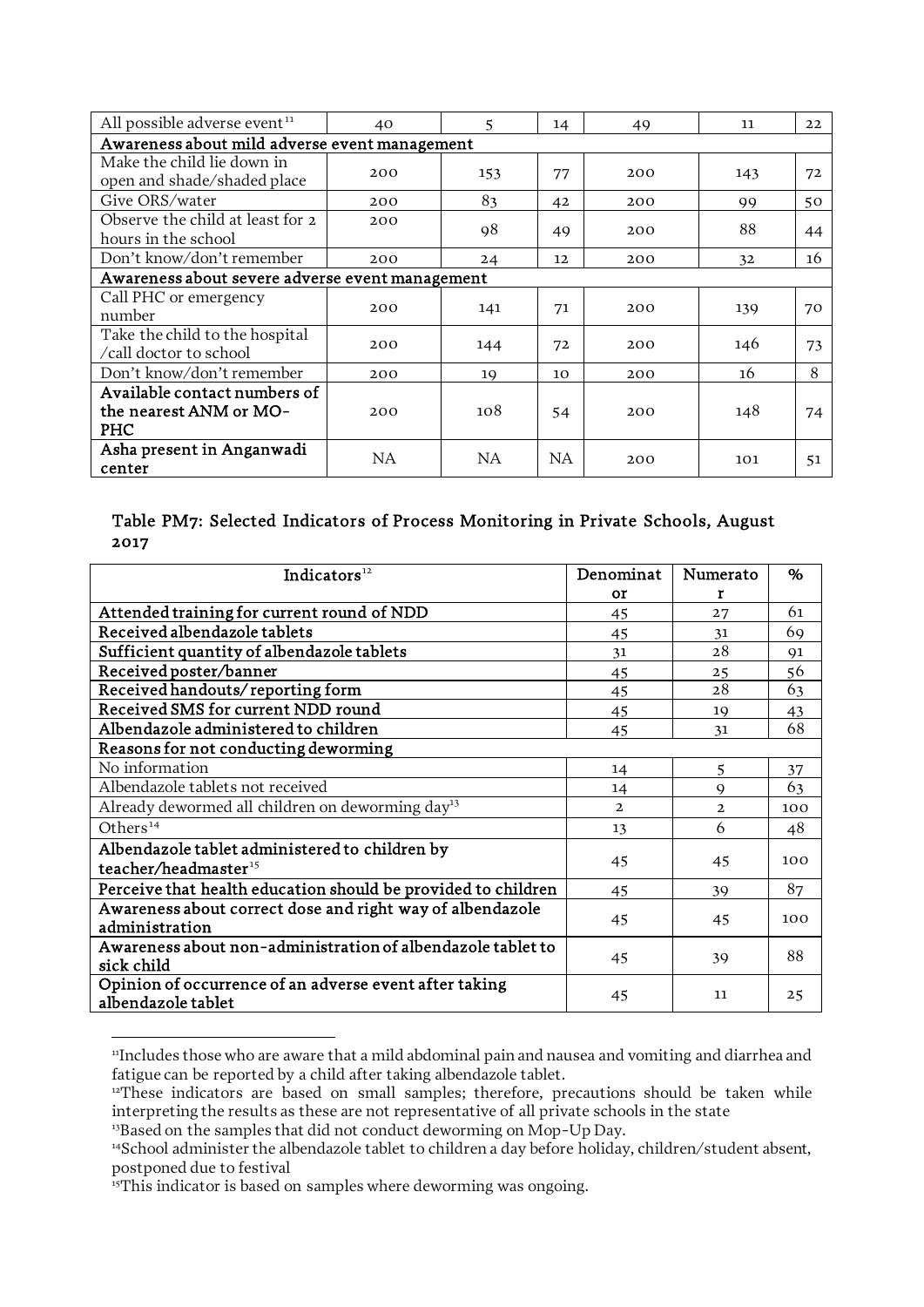| Awareness about occurrence of possible adverse events  |    |              |          |  |  |  |
|--------------------------------------------------------|----|--------------|----------|--|--|--|
| Mild abdominal pain                                    | 11 | 11           | 100      |  |  |  |
| Nausea                                                 | 11 | <sub>(</sub> | 51       |  |  |  |
| Vomiting                                               | 11 | 8            | 73       |  |  |  |
| Diarrhea                                               | 11 | h            | 53       |  |  |  |
| Fatigue                                                | 11 | $\Omega$     | $\Omega$ |  |  |  |
| Awareness about mild adverse event management          |    |              |          |  |  |  |
| Let the child rest in an open and shaded place         | 45 | 34           | 76       |  |  |  |
| Provide clean water to drink/ORS                       | 45 | 8            | 17       |  |  |  |
| Contact the ANM/nearby PHC                             | 45 | 19           | 43       |  |  |  |
| Available contact numbers of the nearest ANM or MO-PHC | 45 | 22           | 49       |  |  |  |
| Followed correct <sup>16</sup> recording protocol      | 28 | 22           | 81       |  |  |  |

#### Detailed findings from Coverage Validation

## Table CV1: Findings from School and Anganwadi Coverage Validation Data

|                         | Indicators                                                                         |                       | Schools        |                | Anganwadis            |             |              |
|-------------------------|------------------------------------------------------------------------------------|-----------------------|----------------|----------------|-----------------------|-------------|--------------|
| S.No                    |                                                                                    | Denominator Numerator |                | %              | Denominator Numerator |             | %            |
| $\mathbf{1}$            | Percentage of                                                                      |                       |                |                |                       |             |              |
|                         | schools/anganwadis                                                                 | 500                   | 436            | 87             | 500                   | 472         | 94           |
|                         | Conducted deworming <sup>17</sup>                                                  |                       |                |                |                       |             |              |
|                         | Percentage of                                                                      |                       |                |                | <b>NA</b>             |             |              |
|                         | government schools                                                                 | 478                   | 419            | 88             |                       |             |              |
|                         | conducted deworming                                                                |                       |                |                |                       |             |              |
|                         | Percentage of private                                                              |                       |                |                |                       |             |              |
|                         | schools conducted                                                                  | 22                    | 16             | 76             |                       | NA          |              |
|                         | deworming                                                                          |                       |                |                |                       |             |              |
| 1a                      | Percentage of School and anganwadis administered albendazole on day of - (Multiple |                       |                |                |                       |             |              |
|                         | Response)<br>National<br>a.                                                        |                       |                |                |                       |             |              |
|                         | Deworming Day                                                                      | 436                   | 417            | 96             | 472                   | 448         | 95           |
|                         | Mop-Up Day<br>b.                                                                   | 436                   | 370            | 85             | 472                   | 393         | 83           |
|                         | <b>Between NDD</b><br>$\mathbf{C}$ .                                               |                       |                |                |                       |             |              |
|                         | and Mop-Up Day                                                                     | 436                   | 22             | 5              | 472                   | 44          | $\mathsf{Q}$ |
|                         | Both days (NDD<br>d.                                                               | 436                   | 356            | 82             | 472                   | 375         | 80           |
|                         | and Mop-Up)                                                                        |                       |                |                |                       |             |              |
| 1b                      | Reasons for not conducting deworming                                               |                       |                |                |                       |             |              |
|                         | No information<br>a.                                                               | 64                    | 51             | 79             | 28                    | 12          | 43           |
|                         | $b$<br>Drugs not received                                                          | 64                    | $\mathbf Q$    | 14             | 28                    | $\mathbf Q$ | 32           |
|                         | Apprehension of<br>$\mathcal{C}$ .                                                 | 64                    | $\overline{2}$ | 3              | $\mathbf O$           | $\Omega$    | $\mathbf{O}$ |
|                         | adverse events                                                                     |                       |                |                |                       |             |              |
|                         | Others <sup>18</sup><br>d.                                                         | 64                    | $\mathbf{2}$   | $\overline{4}$ | 28                    | 7           | 25           |
| $\overline{\mathbf{2}}$ | Percentage of schools                                                              |                       |                |                |                       |             |              |
|                         | and anganwadisleft                                                                 | 436                   | 275            | 63             | 472                   | 249         | 53           |
|                         | over with Albendazole                                                              |                       |                |                |                       |             |              |
|                         | tablet after deworming                                                             |                       |                |                |                       |             |              |
| 2a                      | Number of albendazole tablets left after deworming                                 |                       |                |                |                       |             |              |
|                         | Less than 50 tablets<br>a.                                                         | 275                   | 217            | 79             | 249                   | 182         | 73           |
|                         |                                                                                    |                       |                |                |                       |             |              |

<span id="page-5-0"></span><sup>&</sup>lt;sup>16</sup>Correct recording protocol implies putting single tick  $(\checkmark)$  on NDD and double tick  $(\checkmark\checkmark)$  for all those children administered albendazole tablets.

<span id="page-5-1"></span><sup>&</sup>lt;sup>17</sup>Schools and *anganwadis* that conducted deworming on NDD or Mop-Up Day.

<span id="page-5-2"></span>NA is Not Applicable

<sup>&</sup>lt;sup>18</sup> Other includes mainly not aware about NDD.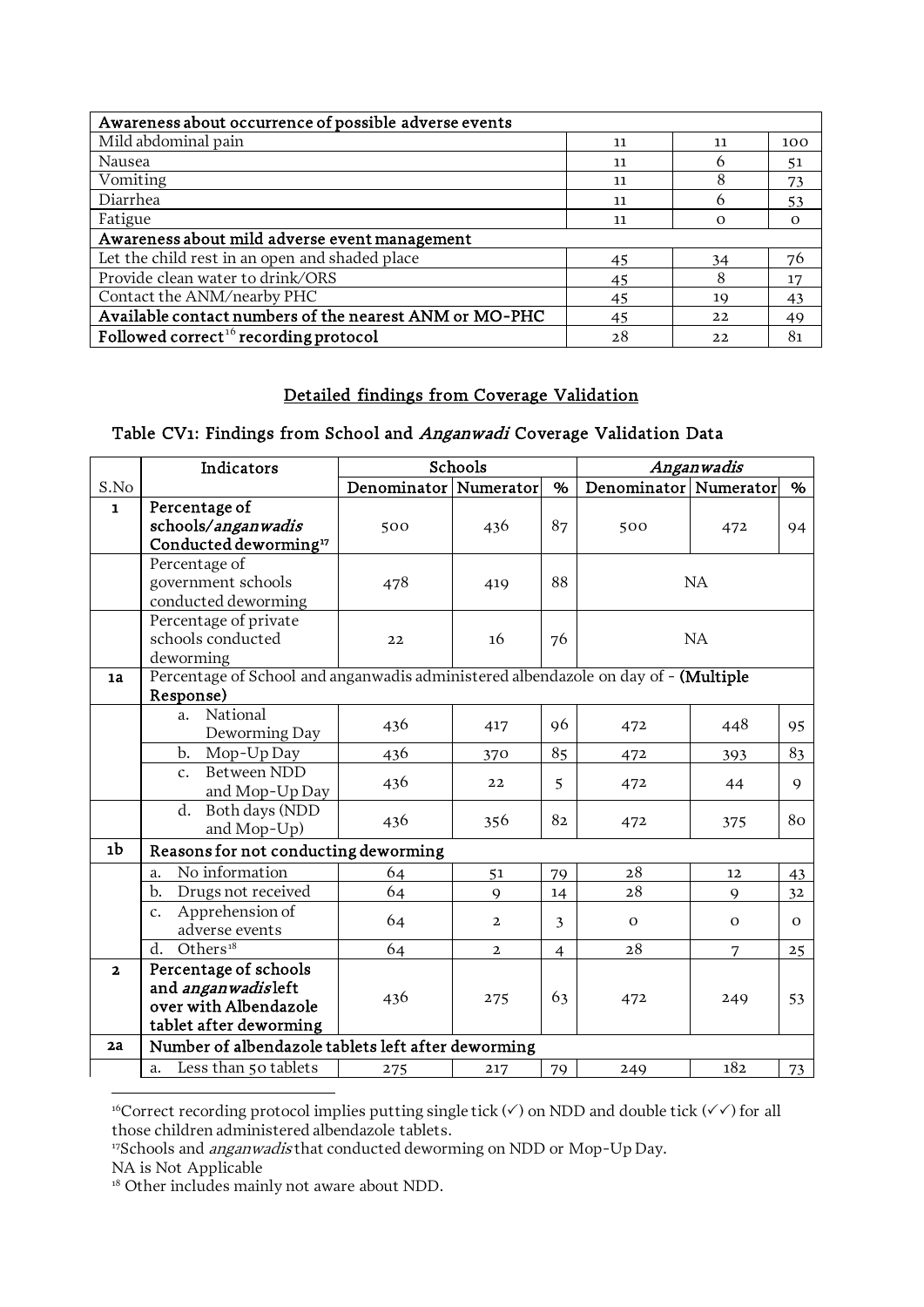|                         | 50-100 tablets<br>b.                                                       | 275 | 28  | 10 | 249 | 46  | 18          |
|-------------------------|----------------------------------------------------------------------------|-----|-----|----|-----|-----|-------------|
|                         | More than 100<br>$C_{\star}$<br>tablets                                    | 275 | 30  | 11 | 249 | 21  | $\mathsf Q$ |
| $\mathbf{3}$            | Copy of reporting form<br>was available for<br>verification                | 436 | 224 | 51 | 472 | 210 | 45          |
| 3a                      | Reasons for non-availability of copy of reporting form                     |     |     |    |     |     |             |
|                         | Did not received<br>a.                                                     | 212 | 89  | 42 | 262 | 74  | 28          |
|                         | Submitted to ANM<br>b.                                                     | 212 | 72  | 34 | 262 | 149 | 57          |
|                         | Unable to locate<br>$\mathcal{C}$ .                                        | 212 | 18  | 8  | 262 | 17  | 7           |
|                         | Other <sup>19</sup><br>d.                                                  | 212 | 33  | 16 | 262 | 22  | 8           |
| $\overline{\mathbf{4}}$ | Anganwadishaving list<br>of unregistered children<br>(Aged 1-5 years)      | NA  |     |    | 472 | 133 | 28          |
| $\overline{\mathbf{5}}$ | Anganwadishaving list<br>of out-of-school<br>children (Aged 6-19<br>years) | NA  |     |    | 472 | 141 | 30          |

## Table CV2: Mid-day meal findings from School and Anganwadi Coverage Validation Data

|                         | Indicators                                                           | Schools                 |     | Anganwadis     |                             |
|-------------------------|----------------------------------------------------------------------|-------------------------|-----|----------------|-----------------------------|
| S.No                    |                                                                      | Denominator   Numerator |     | %              | Denominator   Numerator   % |
| $\mathbf{1}$            | School covered under Mid-<br>day Meal Scheme                         | 436                     | 404 | 93             | NA                          |
| $\overline{2}$          | School reported number of<br>dewormed children through<br><b>MDM</b> | 404                     | 257 | 64             | NA.                         |
| $\overline{\mathbf{3}}$ | Days of IVRS/SMS reporting                                           |                         |     |                |                             |
|                         | Only for National<br>1.<br>Deworming Day                             | 257                     | 27  | 10             | NA                          |
|                         | Only for Mop-up day<br>2.                                            | 257                     | 7   | 3              | NA                          |
|                         | For both deworming<br>$\mathcal{Z}_{\bullet}$<br>Day and Mop-up      | 257                     | 223 | 87             | NA.                         |
| 4                       | Reasons for not doing IVRS/SMS reporting                             |                         |     |                |                             |
|                         | School closed on the<br>1.<br>given day                              | 147                     | 3   | $\overline{2}$ | NA                          |
|                         | No MDM organized<br>2.                                               | 147                     | 5   | 3              | NA                          |
|                         | Call got<br>3.<br>disconnected/message<br>did not deliver            | 147                     | 54  | 37             | NA                          |
|                         | School closed due to<br>4.<br>single teacher/local<br>issue          | 147                     | 6   | $\overline{4}$ | NA                          |
|                         | Others<br>5.                                                         | 147                     | 79  | 54             | NA                          |

## Table CV3: Selected indicators based on ASHA's interview at Anganwadi Centre, Coverage Validation Data

<span id="page-6-0"></span><sup>19</sup>Other includes mainly already submitted and availability of blank form.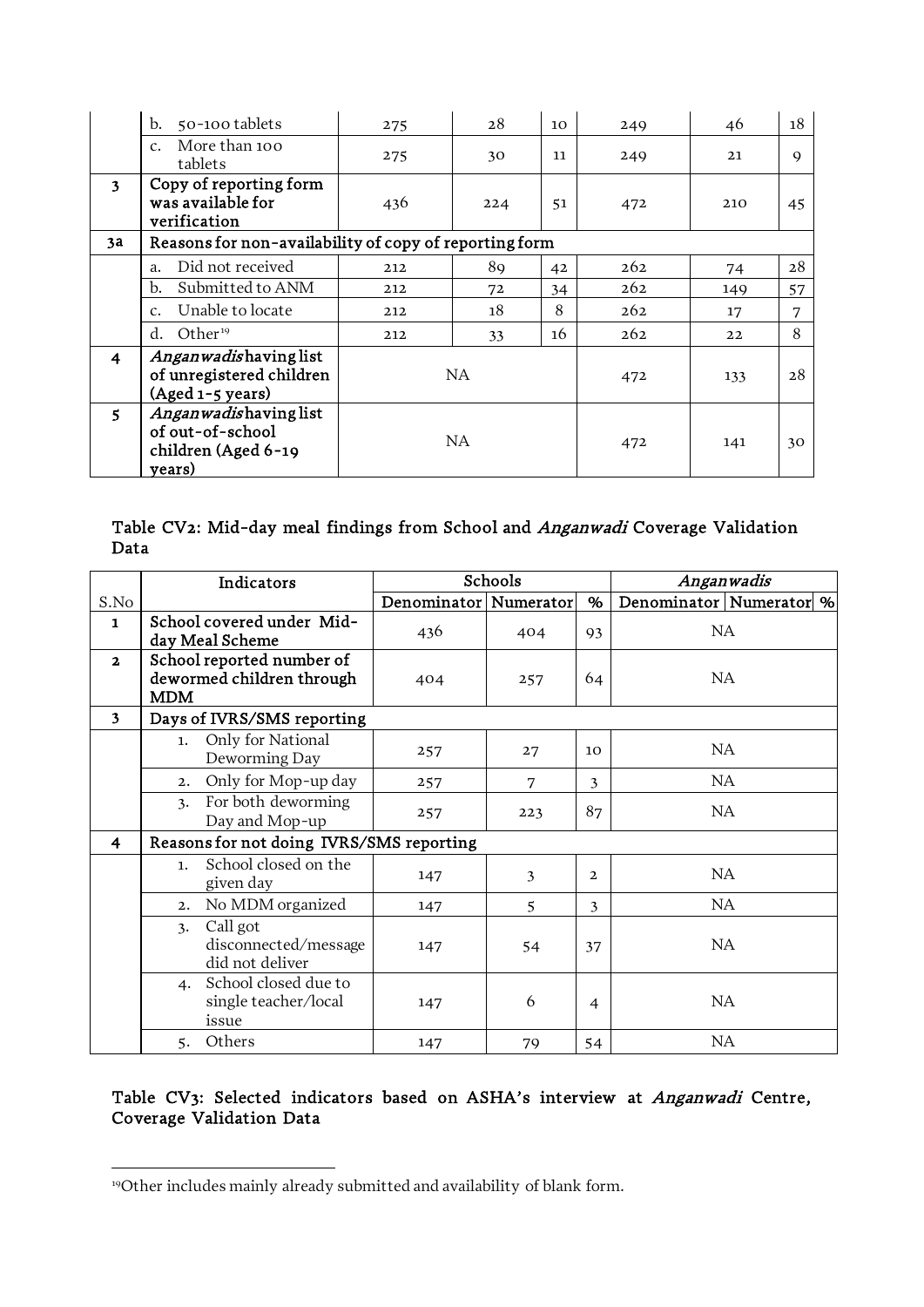|                | Indicators                                                                                    | Schools                                       | Anganwadis |     |      |
|----------------|-----------------------------------------------------------------------------------------------|-----------------------------------------------|------------|-----|------|
| S.No           |                                                                                               | Denominator Numerator % Denominator Numerator |            |     | $\%$ |
| 1.1            | ASHA present at<br>AnganwadiCentre during<br>visit of Independent<br>monitoring <sup>20</sup> | NA                                            | 472        | 438 | 93   |
| 2.             | ASHA conducted meetings<br>with parents to inform<br>about NDD                                | NA                                            | 438        | 304 | 70   |
| 3.             | ASHA prepared list of<br>unregistered and Out of<br>school children                           | NA                                            | 438        | 136 | 31   |
|                | 4. ASHA shared the list of<br>unregistered and Out of<br>school children with<br>Anganwadi    | NA.                                           | 136        | 117 | 86   |
| $\mathbf{5}$ . | ASHA administered<br>albendazole to children                                                  | NA.                                           | 304        | 232 | 76   |
| 6.             | ASHA received incentive<br>for NDD Feb 2017 round                                             | NA                                            | 304        | 41  | 14   |

#### Table CV4: Recording protocol, verification, inflation and attendance in schools and anganwadis

| S.             |                                                                      | Schools/Children |                                                 |                | Anganwadis/Children |       |     |  |
|----------------|----------------------------------------------------------------------|------------------|-------------------------------------------------|----------------|---------------------|-------|-----|--|
| No             | Indicators                                                           |                  | DenominatNumerator<br>Denominatd Numerator<br>% |                |                     | %     |     |  |
|                |                                                                      | r                |                                                 |                | <b>or</b>           |       |     |  |
| $\mathbf{1}$   | Followed correct <sup>21</sup> recording<br>protocol                 | 436              | 7                                               | $\overline{2}$ | 412                 | 146   | 31  |  |
| $\mathbf{z}$   | Followed partial <sup>22</sup> recording<br>protocol                 | 436              | 262                                             | 60             | 412                 | 161   | 34  |  |
| 3              | Followed no <sup>23</sup> recording protocol                         | 436              | 167                                             | 38             | 412                 | 165   | 35  |  |
| $\overline{4}$ | State-level verification factor <sup>24</sup><br>(Children enrolled) | 48193            | 23838                                           | 49             | 16676               | 17306 | 104 |  |
|                | a. Children registered with<br>anganwadis                            | <b>NA</b>        |                                                 | 10377          | 9618                | 93    |     |  |
|                | b. Children unregistered with<br>anganwadis (Aged 1-5)               | NA               |                                                 | 2960           | 3824                | 129   |     |  |
|                | c. Out-of-school children (Aged 6-<br>19)                            | NA               |                                                 |                | 3338                | 3864  | 116 |  |

NA is Not Applicable

<span id="page-7-0"></span><sup>&</sup>lt;sup>20</sup> Monitors were advised to call ASHA at *anganwadi* centers during coverage validation and collect relevant information.

<span id="page-7-1"></span>NA is Not Applicable

<sup>&</sup>lt;sup>21</sup>Correct recording protocol includes schools where all the classes put single tick  $(\checkmark)$  on NDD and double tick  $(\checkmark)$  on Mop-Up Day to record the information of dewormed children.

<span id="page-7-2"></span><sup>&</sup>lt;sup>22</sup>Partial recording protocol includes schools where all the classes did not follow correct protocol, put different symbols and prepared separate list to record the information of dewormed children.

<span id="page-7-3"></span><sup>&</sup>lt;sup>23</sup>No protocol includes all those schools where none of the classes followed any protocol to record the information of dewormed children.

<span id="page-7-4"></span><sup>&</sup>lt;sup>24</sup>Ratio of recounted value of the dewormed children to the reported value. This calculation is based on only those schools (n=267) and *anganwadis* (n=276) where deworming was conducted and copy of reporting form was available for verification.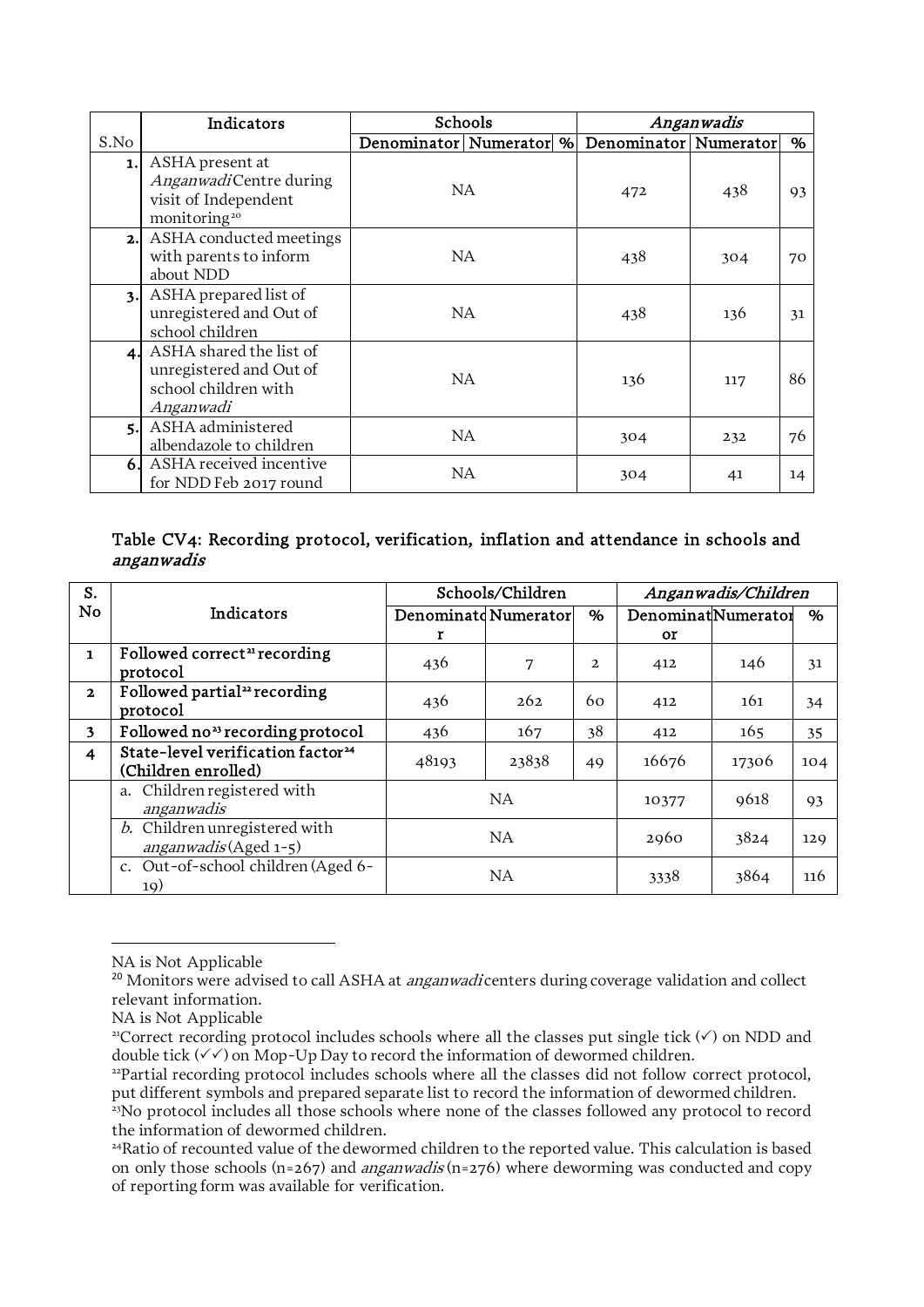| 5           | Attendance on previous day of<br>NDD (Children enrolled)                                               | 103510 | 71954 | 70 | NA.       |
|-------------|--------------------------------------------------------------------------------------------------------|--------|-------|----|-----------|
| 6           | Attendance on NDD (Children<br>enrolled)                                                               | 103510 | 71022 | 69 | <b>NA</b> |
| 7           | Attendance on Mop-Up Day<br>(Children enrolled)                                                        | 103510 | 77114 | 74 | <b>NA</b> |
| 8           | Children who attended on both<br>NDD and Mop-Up Day (Children<br>enrolled)                             | 103510 | 59023 | 57 | <b>NA</b> |
| $\mathbf Q$ | Maximum attendance of children<br>on Deworming Day and Mop-Up<br>Day <sup>25</sup> (Children enrolled) | 103510 | 89112 | 86 | <b>NA</b> |
| 10          | Estimated NDD coverage <sup>2627</sup>                                                                 |        | 71    |    | 87        |

#### Table CV5: Description on children (6-19 years) interviewed in the schools (436) during coverage validation

| S.N          | Indicators                                                                        | Denominator | Numerator | %              |  |  |  |  |
|--------------|-----------------------------------------------------------------------------------|-------------|-----------|----------------|--|--|--|--|
| $\mathbf{o}$ |                                                                                   |             |           |                |  |  |  |  |
| $\mathbf{1}$ | Children received Albendazole tablets                                             | 1307        | 1307      | 100            |  |  |  |  |
| $\mathbf{2}$ | Children aware about the Albendazole tablets                                      | 1307        | 1102      | 84             |  |  |  |  |
| 3            | Source of information about deworming (Multiple response)                         |             |           |                |  |  |  |  |
|              | Teacher/school<br>a.                                                              | 1102        | 1086      | 99             |  |  |  |  |
|              | Television<br>b.                                                                  | 1102        | 60        | 5              |  |  |  |  |
|              | Radio<br>$\mathcal{C}$ .                                                          | 1102        | 26        | $\overline{2}$ |  |  |  |  |
|              | d.<br>Newspaper                                                                   | 1102        | 61        | 6              |  |  |  |  |
|              | Poster/Banner<br>e.                                                               | 1102        | 204       | 19             |  |  |  |  |
|              | f.<br>Parents/siblings                                                            | 1102        | 128       | 12             |  |  |  |  |
|              | Friends/neighbors<br>g.                                                           | 1102        | 117       | 11             |  |  |  |  |
| 4            | Children aware about the worm infection                                           | 1307        | 720       | 55             |  |  |  |  |
| 5            | Awareness about different ways a child can get worm infection (Multiple response) |             |           |                |  |  |  |  |
|              | Not using sanitary latrine<br>a.                                                  | 720         | 372       | 52             |  |  |  |  |
|              | Having unclean surroundings<br>b.                                                 | 720         | 451       | 63             |  |  |  |  |
|              | Consume vegetables and fruits without washing<br>$\mathcal{C}$ .                  | 720         | 344       | 48             |  |  |  |  |
|              | Having uncovered food and drinking dirty water<br>d.                              | 720         | 339       | 47             |  |  |  |  |
|              | Having long and dirty nails<br>e.                                                 | 720         | 366       | 51             |  |  |  |  |
|              | Moving in bare feet<br>f.                                                         | 720         | 282       | 39             |  |  |  |  |
|              | Having food without washing hands<br>g.                                           | 720         | 393       | 55             |  |  |  |  |
|              | Not washing hands after using toilets<br>h.                                       | 720         | 326       | 45             |  |  |  |  |
| 6            | Children consumed Albendazole tablet                                              | 1307        | 1305      | 99             |  |  |  |  |
| 7            | Way children consumed the tablet                                                  |             |           |                |  |  |  |  |

<span id="page-8-0"></span><sup>&</sup>lt;sup>25</sup> Maximum attendance refers to the total attendance of children who were exclusively present in school either on NDD or Mop-Up Day and children who attended school on both days.<br><sup>26</sup> This was estimated on the basis of NDD implementation status, attendance on NDD and Mop-Up

<span id="page-8-1"></span>Day, whether child received albendazole and its supervised administration. Since no child interview is conducted at *anganwadis*; this has not been estimated for *anganwadis*.

<span id="page-8-2"></span><sup>&</sup>lt;sup>27</sup> This was estimated by implying state-level verification factor on government reported coverage for 1-5 years registered children in AWC.